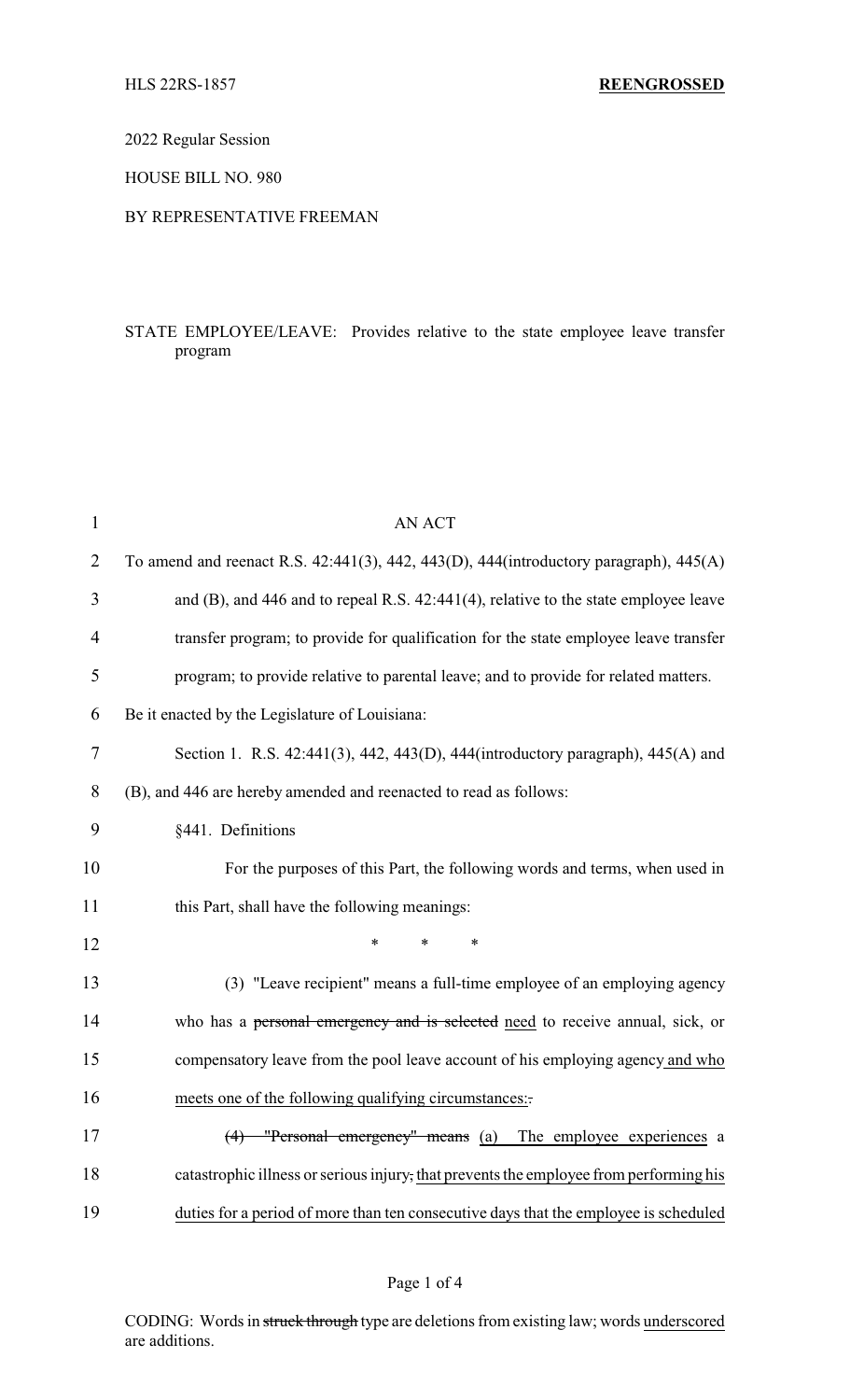| $\mathbf{1}$   | to work, and the employee does not have sufficient annual, sick, or compensatory         |
|----------------|------------------------------------------------------------------------------------------|
| $\overline{2}$ | leave credited to the employee personally to cover the entire period of illness or       |
| 3              | injury to a full-time state employee participating in the employing agency's leave-      |
| $\overline{4}$ | transfer program, or to the employee's spouse or a                                       |
| 5              | The employee has a significant other, minor child, child who is still<br>(b)             |
| 6              | financially supported by the employee, or dependent parent for whom the employee         |
| 7              | is the primary caregiver who experiences a catastrophic illness or serious injury of     |
| 8              | the employee, which that prevents the employee from performing his duties for a          |
| 9              | period of more than ten consecutive days which that the employee is scheduled to         |
| 10             | work, and the employee does not have sufficient annual, sick, or compensatory leave      |
| 11             | credited to the employee personally to cover the entire period of illness or injury.     |
| 12             | (c) The employee experiences the birth or adoption of a child and does not               |
| 13             | have sufficient annual, sick, or compensatory time to cover a minimum of six weeks       |
| 14             | of parental leave immediately following the birth or adoption.                           |
| 15             | §442. Leave transfer pools; establishment                                                |
| 16             | The State Civil Service Commission and the State Police Commission may                   |
| 17             | establish a plan for the participation in the leave-transfer program, allowing full-time |
| 18             | employees to pool their annual, sick, and compensatory leave and allowing any leave      |
| 19             | thus pooled to be used by any participating employee for a personal emergency leave      |
| 20             | recipient, when that employee has used all annual, sick, and compensatory leave that     |
| 21             | has been personally accrued by him.                                                      |
| 22             | §443. Pool leave account; participation; use                                             |
| 23             | $\ast$<br>*                                                                              |
| 24             | D. A leave recipient approved for participation under the pool account may               |
| 25             | use annual, sick, or compensatory leave from the pool account in the same manner         |
| 26             | for a personal emergency as if the recipient had accrued the leave in the manner         |
| 27             | provided by law, rule, regulation, or policy.                                            |
| 28             | $\ast$<br>∗<br>∗                                                                         |

# Page 2 of 4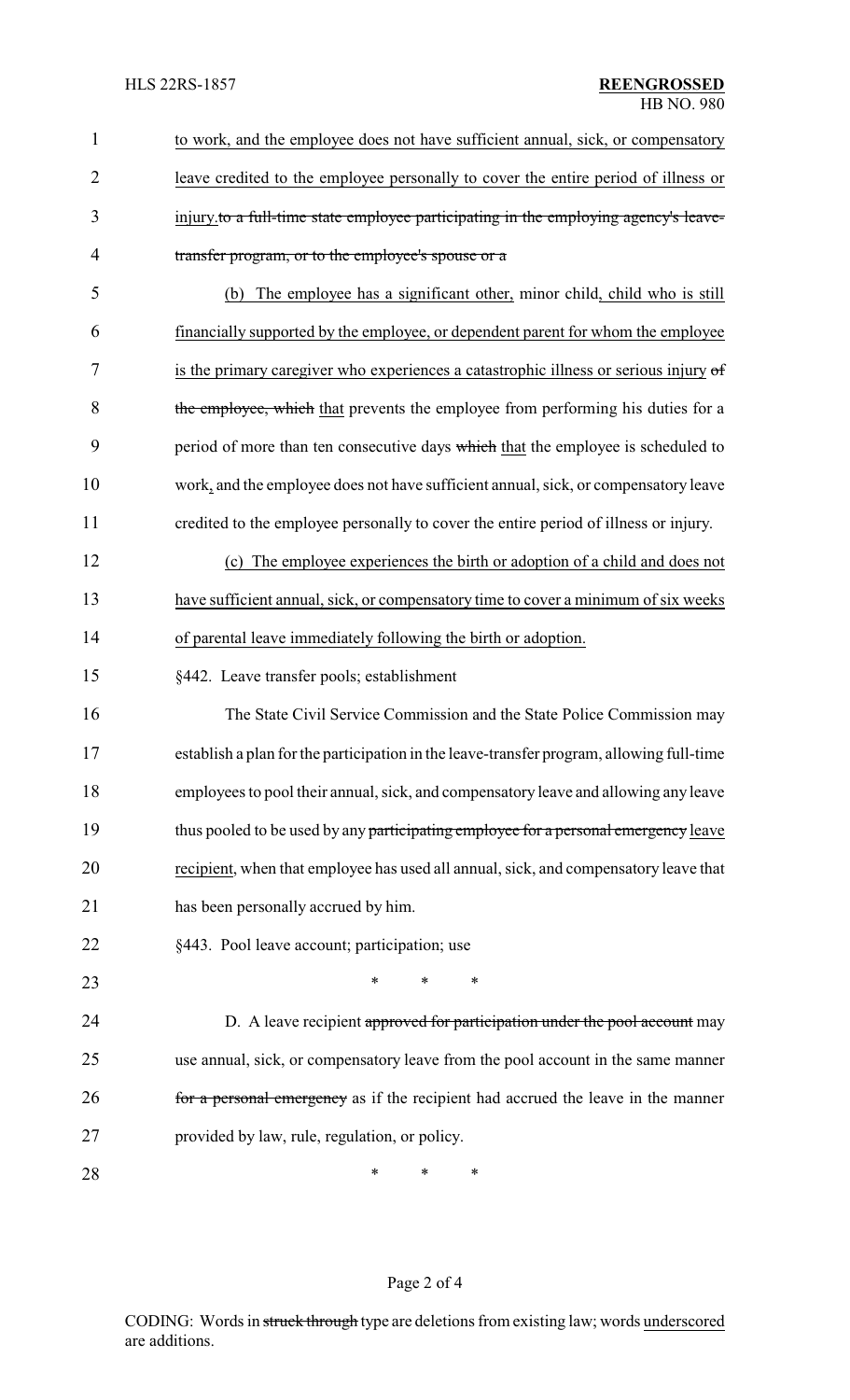| $\mathbf{1}$   | §444. Pool account leave request                                                      |
|----------------|---------------------------------------------------------------------------------------|
| $\overline{2}$ | Employees of a state agency requesting leave from the pool leave account for          |
| 3              | a personal emergency under the provisions of this Part, must shall submit a written   |
| 4              | leave request to the employing agency with the following information included:        |
| 5              | $\ast$<br>*<br>*                                                                      |
| 6              | §445. Agency procedures                                                               |
| 7              | A. The employing agency shall monitor the status of the personal emergency            |
| 8              | qualifying circumstance affecting the leave recipient and establish procedures to     |
| 9              | ensure that transferred annual, sick, or compensatory leave from the pool is not used |
| 10             | after a personal emergency such circumstance ceases to exist.                         |
| 11             | B. A personal emergency qualifying circumstance affecting a leave recipient           |
| 12             | terminates when the employing agency determines that the personal emergency           |
| 13             | qualifying circumstance no longer exists or the leave recipient's employment          |
| 14             | terminates.                                                                           |
| 15             | $\ast$<br>$*$<br>∗                                                                    |
| 16             | §446. Agency considerations                                                           |
| 17             | Unless a personal emergency the qualifying circumstance is the birth or               |
| 18             | adoption of a child or directly involves a medical condition affecting the leave      |
| 19             | recipient, the employing agency may consider the likely impact on morale and          |
| 20             | efficiency within the agency in considering a leave recipient's request to use leave  |
| 21             | transferred from the pool account.                                                    |
| 22             | Section 2. R.S. 42:441(4) is hereby repealed in its entirety.                         |
|                |                                                                                       |

## DIGEST

The digest printed below was prepared by House Legislative Services. It constitutes no part of the legislative instrument. The keyword, one-liner, abstract, and digest do not constitute part of the law or proof or indicia of legislative intent. [R.S. 1:13(B) and 24:177(E)]

HB 980 Reengrossed 2022 Regular Session Freeman

**Abstract:** Expands the state employee leave transfer program to include parental leave.

Present law authorizes the State Civil Service Commission and the State Police Commission to establish a leave transfer program allowing full-time employees to pool unused leave for use by a participating employee who has used all of his leave.

CODING: Words in struck through type are deletions from existing law; words underscored are additions.